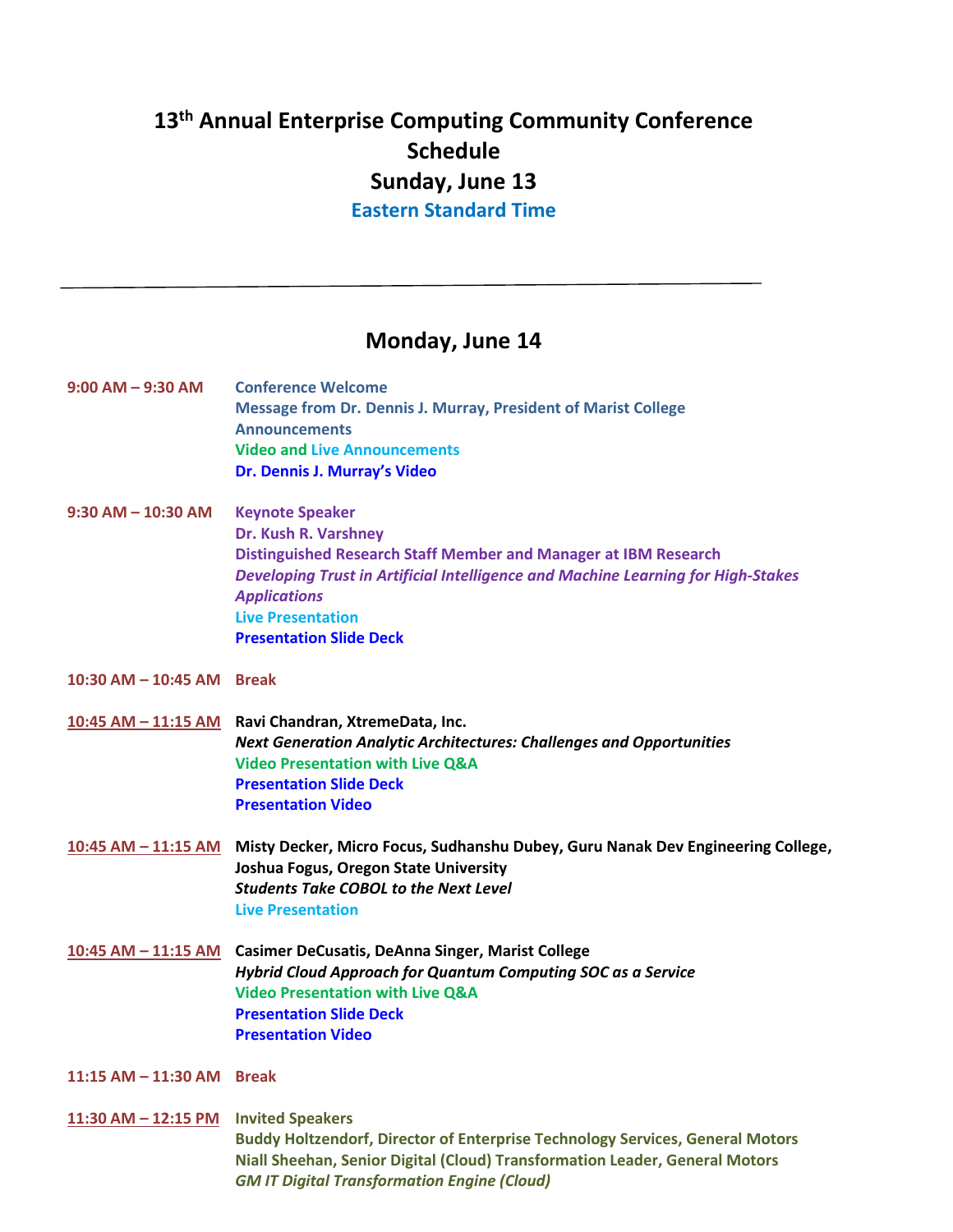## **Live Presentation**

| 11:30 AM - 12:00 PM     | Sudha Dhanwada, IBM                                                                    |
|-------------------------|----------------------------------------------------------------------------------------|
|                         | <b>Digital Certificate Demystified</b>                                                 |
|                         | <b>Video Presentation with Live Q&amp;A</b>                                            |
| $11:30$ AM $- 12:00$ PM | Panel: The Facts about COBOL                                                           |
|                         | <b>Moderator: Misty Decker, Micro Focus</b>                                            |
|                         | Panelists: Members of The Linux Foundation Open Mainframe Project's COBOL              |
|                         | <b>Working Group</b>                                                                   |
|                         | <b>Live Presentation</b>                                                               |
|                         | <b>Presentation Slide Deck</b>                                                         |
| 12:00 PM $-$ 1:00 PM    | <b>Lunch and Birds of a Feather</b>                                                    |
|                         | <b>Select from Birds of a Feather</b>                                                  |
|                         |                                                                                        |
|                         | Phishing - Practice Makes Perfect - with Arnie Leap from 1-800-FLOWERS.COM, Inc.       |
|                         | <b>Live Session</b>                                                                    |
|                         | <b>What's Working and Not Working in Mainframe Education? - with Robert Brookshire</b> |
|                         | from the University of South Carolina                                                  |
|                         | <b>Live Session</b>                                                                    |
| $1:00$ PM $- 2:00$ PM   | <b>Keynote Speaker Panel:</b>                                                          |
|                         | Chris McCann, Chief Executive Officer, 1-800-FLOWERS.COM, Inc.                         |
|                         | Arnie Leap, Chief Information Officer, 1-800-FLOWERS.COM, Inc.                         |
|                         | Abi Sachdeva, Chief Technology Officer, 1-800-FLOWERS.COM, Inc.                        |
|                         | The Journey to the Cloud: Migrating a family of more than a dozen brands to the        |
|                         | cloud.                                                                                 |
|                         | <b>Live Panel Discussion</b>                                                           |
|                         |                                                                                        |
| $2:00$ PM $- 2:15$ PM   | <b>Break</b>                                                                           |
| $2:15$ PM $- 2:45$ PM   | John Mertic, The Linux Foundation                                                      |
|                         | Death of the Mainframe? How Open Source Modernized the Mainframe                       |
|                         | <b>Video Presentation with Live Q&amp;A</b>                                            |
|                         | <b>Presentation Slide Deck</b>                                                         |
|                         | <b>Presentation Video</b>                                                              |
| $2:15$ PM $- 2:45$ PM   | Michael Hughes, Nir Steinherz, Unbound Security, and Len Santalucia, Vicom Infinity    |
|                         | <b>Introducing Unbound CORE with IBM and Vicom Infinity</b>                            |
|                         | <b>Live Presentation</b>                                                               |
|                         | <b>Presentation Slide Deck</b>                                                         |
| $2:45$ PM $-3:00$ PM    | <b>Break</b>                                                                           |
| $3:00$ PM $- 3:30$ PM   | <b>Marc Hobler, Mainline Information Systems</b>                                       |
|                         | <b>Data Virtualization for all Things Intelligent</b>                                  |
|                         | <b>Video Presentation with Live Q&amp;A</b>                                            |
|                         | <b>Presentation Slide Deck</b>                                                         |
|                         |                                                                                        |

**[Presentation Video](https://youtu.be/D2CogzsxLG4)**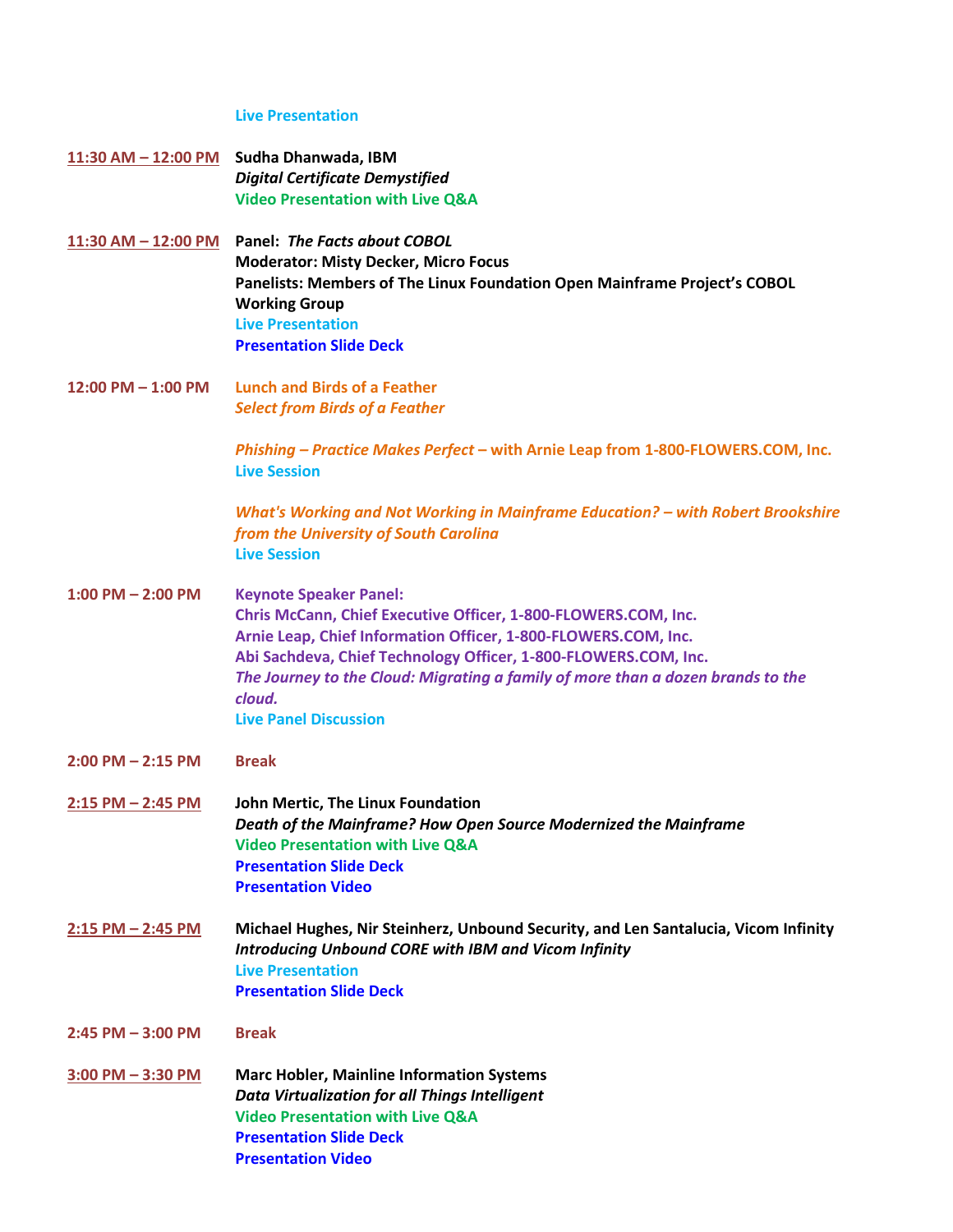| $3:00$ PM $-3:30$ PM  | Panel: Teaching Bergen Community College students. You can do it too! COBOL and<br><b>Linux skills for the IBM Z Mainframe</b><br>Moderator: Len Santalucia, Vicom Infinity<br><b>Vincent Terrone, Vicom Infinity</b><br><b>Emily Vandalovsky, Bergen Community College</b><br><b>Live Panel Discussion</b>                                |
|-----------------------|--------------------------------------------------------------------------------------------------------------------------------------------------------------------------------------------------------------------------------------------------------------------------------------------------------------------------------------------|
| $3:00$ PM $-3:30$ PM  | Phil Teplitzky, Teplitzky & Associates<br>Use of AI to increase Data Quality<br><b>Live Presentation</b><br><b>Presentation Slide Deck</b>                                                                                                                                                                                                 |
| $3:30$ PM $-3:45$ PM  | <b>Break</b>                                                                                                                                                                                                                                                                                                                               |
| 3:45 PM - 4:30 PM     | <b>Invited Speaker</b><br><b>Gary Dowdy</b><br>Vice President of Engineering and Technology, J.B. Hunt<br><b>Becoming a Multi-Cloud Enterprise</b><br><b>Video Presentation with Live Q&amp;A</b>                                                                                                                                          |
| $3:45$ PM $- 4:15$ PM | Rafy Rodriguez, Aparicio Carranza, NYC College of Technology - CUNY<br><b>Secure Access Using Face and Voice Recognition</b><br><b>Live Presentation</b>                                                                                                                                                                                   |
| $3:45$ PM $- 4:15$ PM | Augusto Gonzalez Bonorino, Kyle Ryan, Edward Presutti, Michael Volchko<br>Kevin: An Artificial Intelligence assistant at Marist College<br><b>Video Presentation with Live Q&amp;A</b>                                                                                                                                                     |
| $4:15$ PM $- 4:30$ PM | <b>Break</b>                                                                                                                                                                                                                                                                                                                               |
| 4:30 PM - 5:00 PM     | <b>Invited Speaker</b><br><b>David Ahuja</b><br>Head of World Wide Business Development - Consumer Packaged Goods, Amazon<br><b>Web Services</b><br>Journey into the Future with Cloud: Practical Steps Enterprises are Taking to<br><b>Accelerate their Digital Transformation</b><br><b>Video Presentation with asynchronous Q&amp;A</b> |
| 4:30 PM - 5:00 PM     | Nicole Fagen, Per Kroll, Broadcom<br>Using an Open Architecture to Accelerate AIOps Value<br><b>Video Presentation with Live Q&amp;A</b><br><b>Presentation Slide Deck</b><br><b>Presentation Video</b>                                                                                                                                    |
| $4:30$ PM $-5:00$ PM  | Mac Comeau, Stephon Tomlinson, Marist College<br>Digital Credentials: Student Ticket Sales Backed by IBM's Trusted Identity<br><b>Video Presentation with Live Q&amp;A</b>                                                                                                                                                                 |
| $7:00$ PM $-8:30$ PM  | <b>Virtual Wine Tasting Networking Event</b><br>Enjoy a guided tasting tour of eight unique California wines during this virtual wine<br>tasting experience, hosted by In Good Taste Sommelier Chelsie Petras.                                                                                                                             |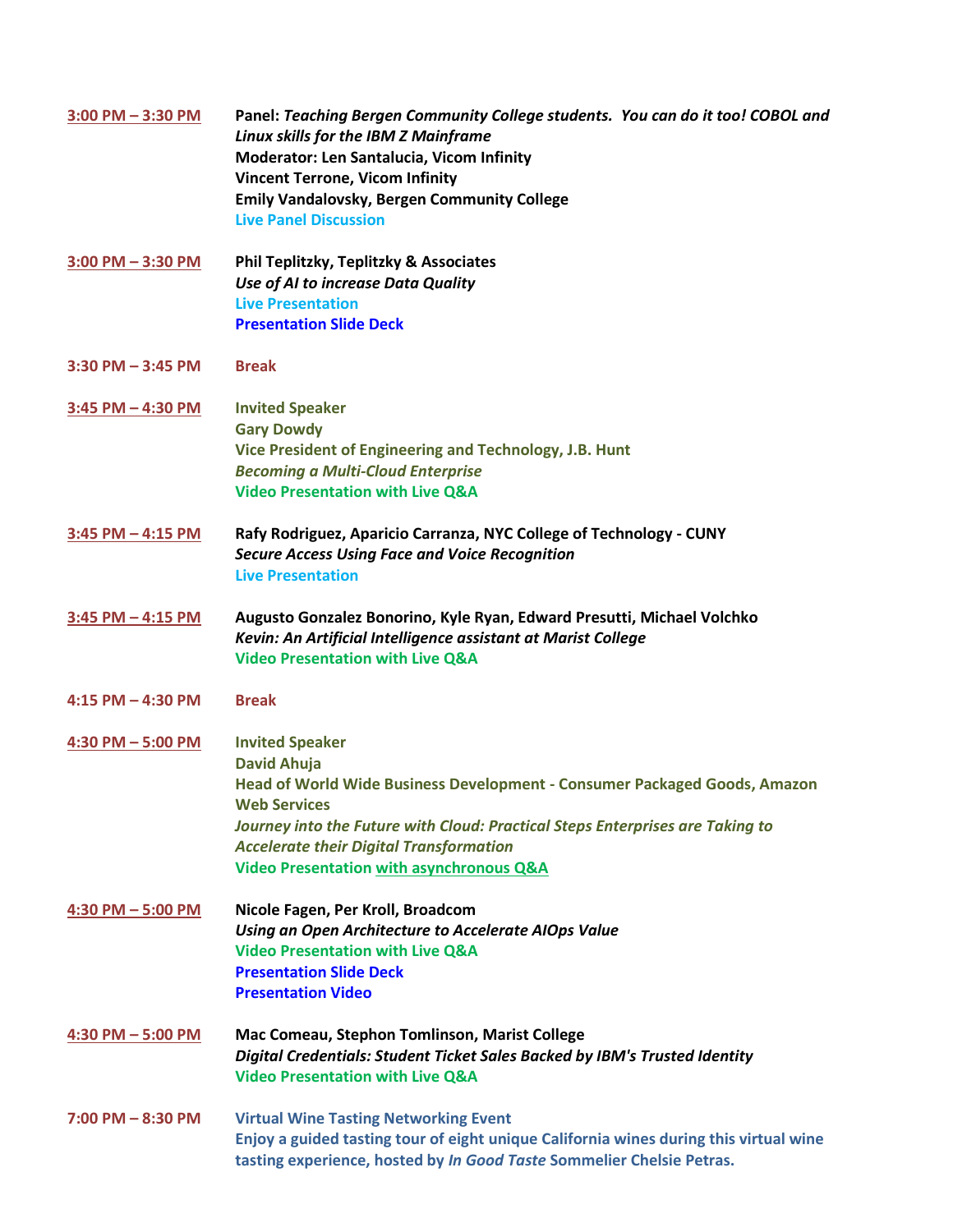*8 Wines Sponsored by Gold, Silver and Academic Sponsors: IBM, IDCP, Broadcom, Vicom Infinity and Unbound Security, Mainline, University of Arkansas, University of South Carolina*

## **Tuesday, June 15**

- **9:00 AM – 10:00 AM Keynote Speaker Jarrod Ramsey Industry Practice Lead – Retail, Microsoft** *Cloud Strategies and Concepts* **Live Presentation**
- **10:00 AM – 10:15 AM Break**
- **10:15 AM – 10:45 AM Alex Kim, Salisu Ali, Len Santalucia, Vicom Infinity** *Watson Integration to Enterprise Open Source Performance Monitor* **Live Presentation with Video demo with Live Q&A [Presentation Slide Deck](https://drive.google.com/file/d/1hLAnKl1ZGrwW6JiT2rDQzQfmvC9NJAgA/view?usp=sharing)**
- **10:15 AM – 10:45 AM Daniel Jast, Torin Reilly, Michael Cohoon, IBM** *How IBM is enabling consistent automation across the enterprise with Ansible* **Video Presentation with Live Q&A**
- **10:15 AM – 10:45 AM Abdullah A. Jassim, Saifuldeen A. Mohammed, University of Baghdad** *Next Generation of Autonomic Computing: Cognitive Computing based on Knowledge, Experience, Information and Data Entities*  **Video Presentation with Live Q&A [Presentation Slide Deck](https://drive.google.com/file/d/1J2szd26vLjhiycqbLUmWipj3wCj18ZDw/view?usp=sharing) [Presentation Video](https://youtu.be/2S0uDKwfP0g)**
- **10:45 AM – 11:00 AM Break**
- **11:00 AM – 11:30 AM Anthony Giorgio, IBM** *Mainframes and the Cloud: z/OS Container Extensions* **Video Presentation with Live Q&A**
- **11:00 AM – 11:30 AM David Myers, Broadcom** *Apply AI to IT Operations* **Video Presentation with Live Q&A [Presentation Slide Deck](https://mainframe.broadcom.com/hubfs/Mainframe/Resources/Mainframe%20AIOps%20Ebook.pdf?hsLang=en) [Presentation Video](https://youtu.be/K0rOkhqe4rY)**
- **11:00 AM – 11:30 AM Robert Cannistra, Conor Proce, Mathew Marakovits, Marist College** *A Self-Provisioned and Automated Private Cloud Portal for an Academic Initiative* **Video Presentation with Live Q&A**
- **11:30 AM – 11:45 AM Break**
- **11:45 AM – 12:30 PM Invited Speaker Mary Wallace**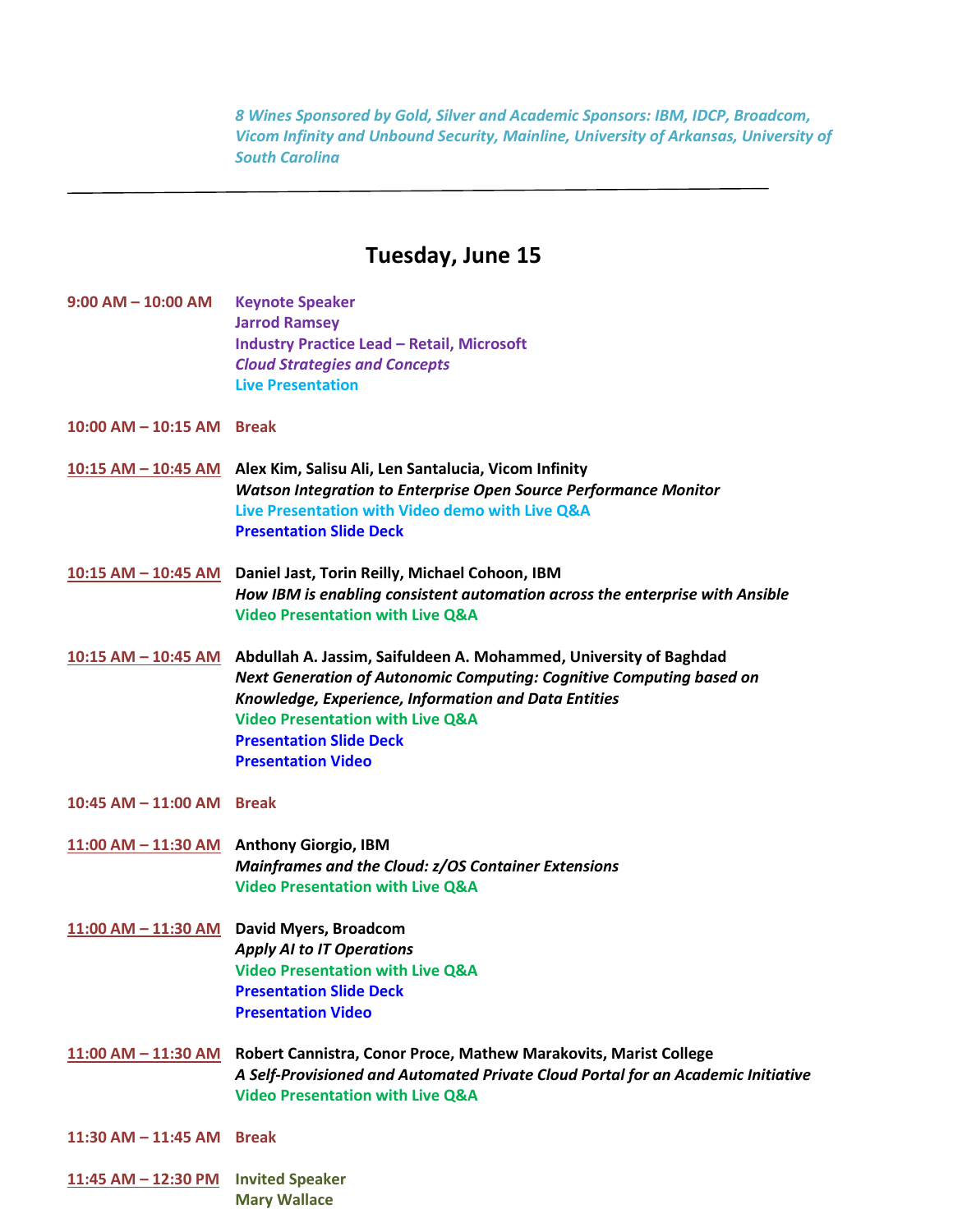|                        | <b>Enterprise Technology Leader, IBM</b><br>Enterprise Computing in the Age of Cloud - Lessons from the Field<br><b>Live Presentation</b><br><b>Presentation Slide Deck</b>                                                                                                                      |
|------------------------|--------------------------------------------------------------------------------------------------------------------------------------------------------------------------------------------------------------------------------------------------------------------------------------------------|
|                        | 11:45 AM - 12:15 PM Andrew Hicks, Daniel Gisolfi, Debbie Furman, IBM<br><b>Can AI Evolve?</b><br><b>Live Presentation</b>                                                                                                                                                                        |
| 11:45 AM $-$ 12:15 PM  | Eitel Lauría, Marist College -<br>An Exploratory Study for Applying Anomaly Detection to Identify Academically At-<br><b>Risk Students</b><br><b>Video Presentation with Live Q&amp;A</b>                                                                                                        |
| $12:15$ PM $- 1:00$ PM | <b>Lunch and Birds of a Feather</b><br><b>Select from Birds of a Feather</b>                                                                                                                                                                                                                     |
|                        | Let's Get Blunt about Gender Diversity and Unconscious Bias - with Misty Decker<br><b>from Micro Focus</b><br><b>Live Session</b>                                                                                                                                                                |
| $1:00$ PM $- 2:00$ PM  | <b>Keynote Speaker</b><br><b>Donna Dillenberger</b><br>IBM Fellow, CTO Hybrid Cloud Systems Research<br><b>IBM Global Technology Outlook</b><br><b>Live Presentation</b>                                                                                                                         |
| $2:00$ PM $- 2:15$ PM  | <b>Break</b>                                                                                                                                                                                                                                                                                     |
| $2:15$ PM $- 2:45$ PM  | Joseph Gulla, Alazar Press, an imprint of Royal Swan Enterprises<br>Sources for Strategies, Methods and Toolsets for the Ongoing Transformation of<br><b>Computer Applications</b><br><b>Video Presentation with Live Q&amp;A</b><br><b>Presentation Slide Deck</b><br><b>Presentation Video</b> |
| $2:15$ PM $- 2:45$ PM  | Rob Lynch, William Econopoly, IBM<br>Applying Cloud Network Principles to the Lab<br><b>Live Presentation</b>                                                                                                                                                                                    |
| $2:45$ PM $-3:00$ PM   | <b>Break</b>                                                                                                                                                                                                                                                                                     |
| $3:00$ PM $-3:30$ PM   | <b>Subhasish Sarkar, BMC Software</b><br>Create a Fully Automated CI/CD Pipeline for a z/OS Test Environment using Jenkins<br>and Zowe<br><b>Video Presentation with Live Q&amp;A</b><br><b>Presentation Slide Deck</b><br><b>Presentation Video</b>                                             |
| $3:00$ PM $-3:30$ PM   | <b>Master the Mainframe 2020 Winner Panel</b><br><b>Moderator: Shelly Meierarend, IBM</b><br><b>Panelists</b>                                                                                                                                                                                    |